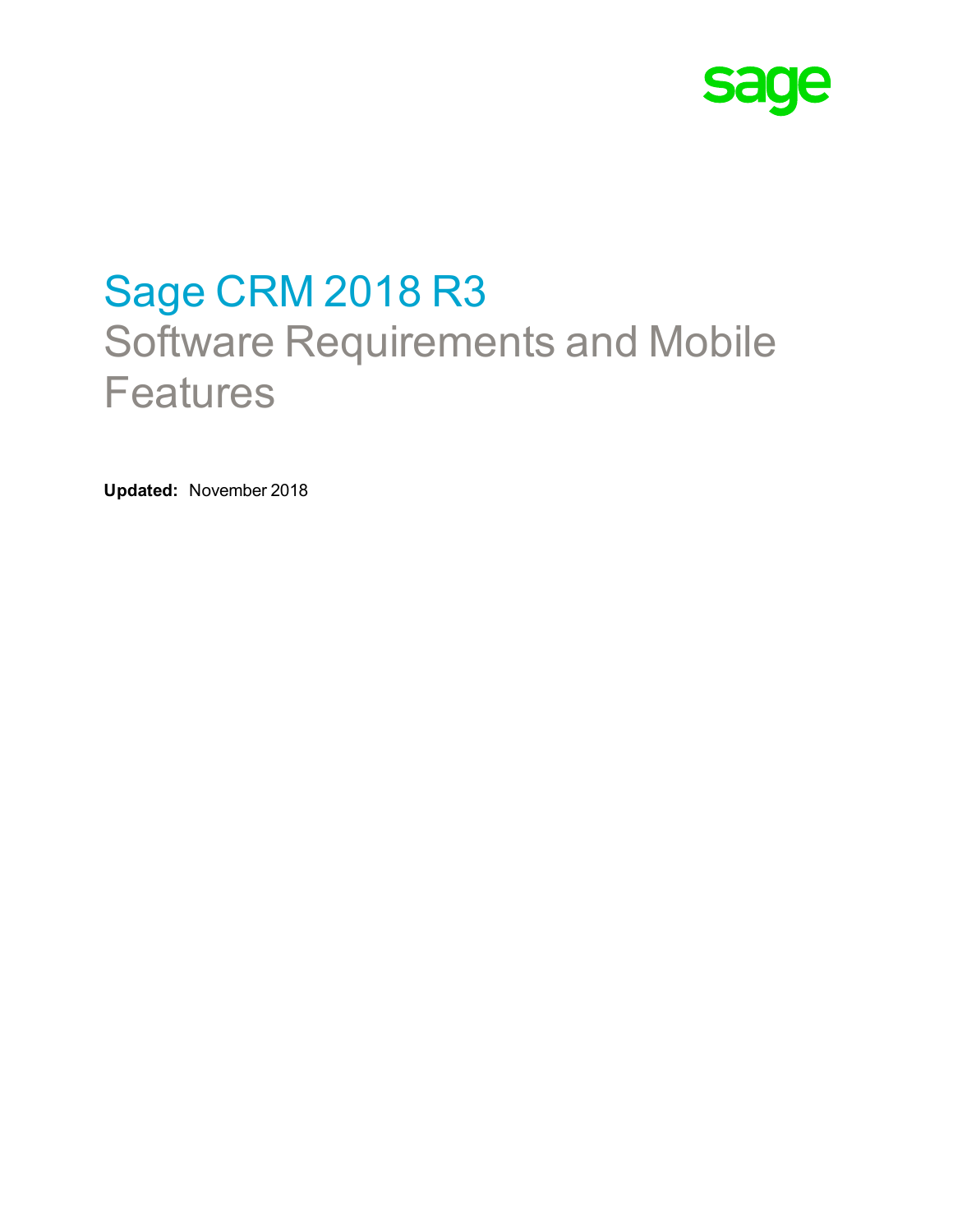© 2018, The Sage Group plc or its licensors. All rights reserved. Sage, Sage logos, and Sage product and service names mentioned herein are the trademarks of The Sage Group plc or its licensors. All other trademarks are the property of their respective owners.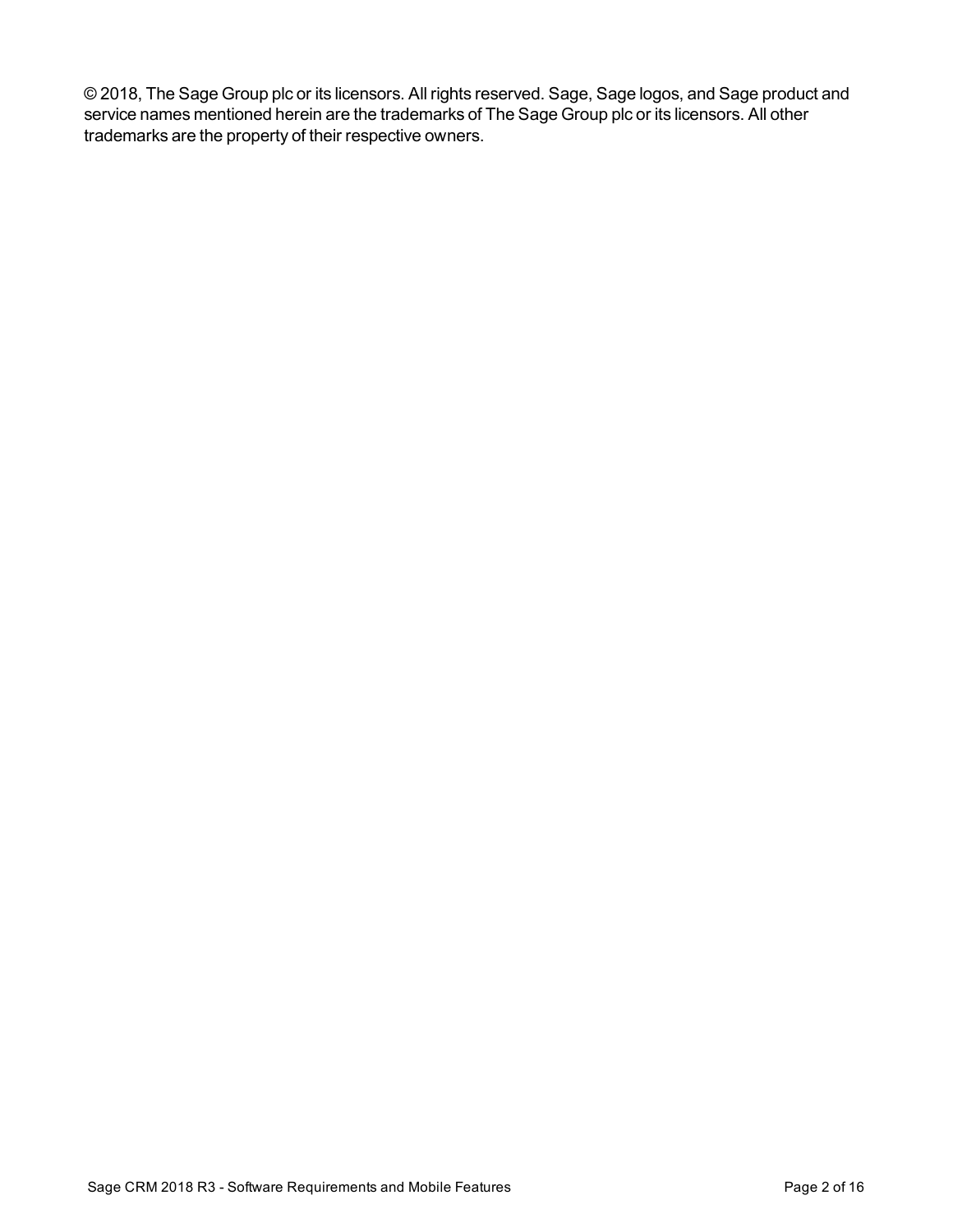# **Contents**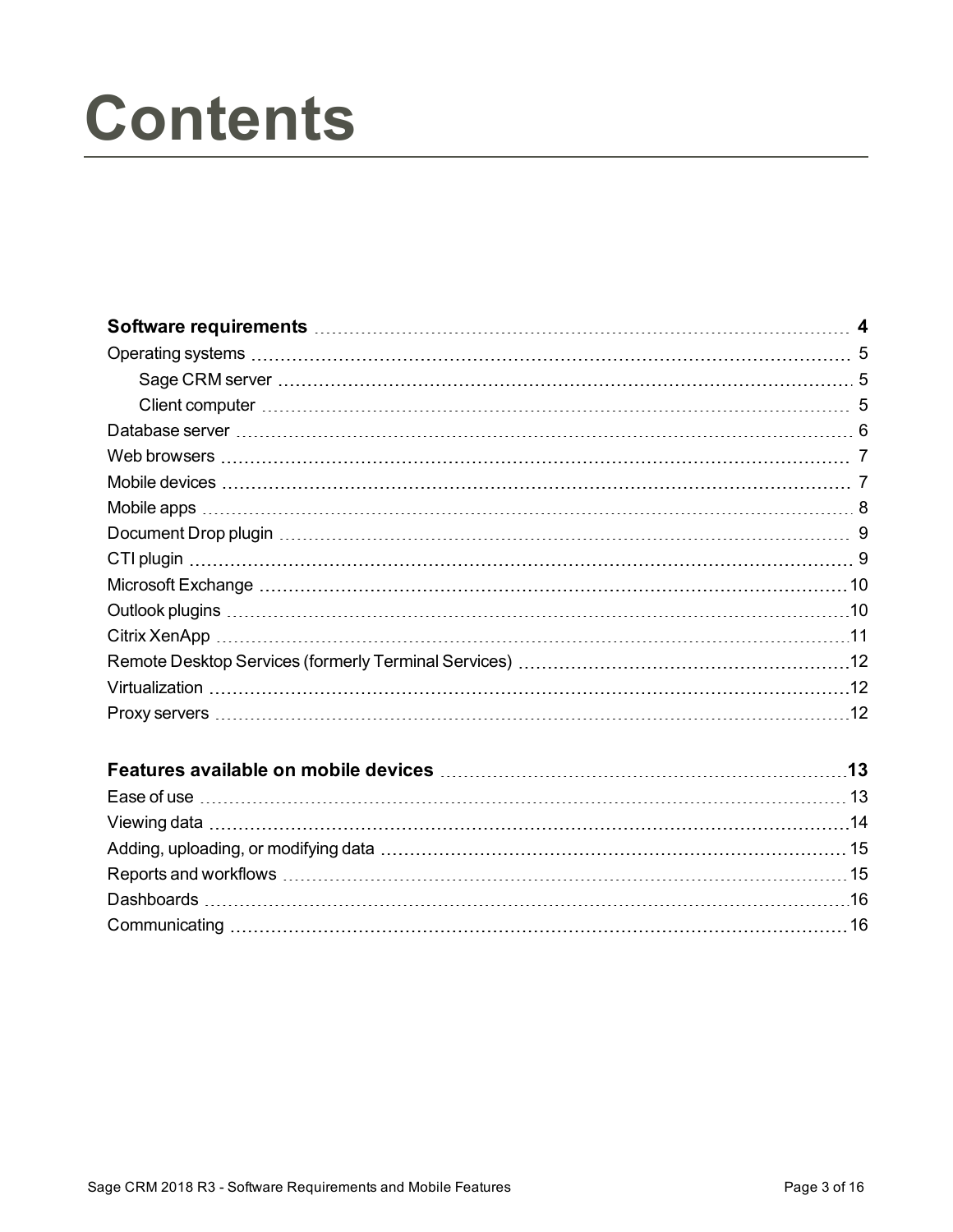# <span id="page-3-0"></span>**Software requirements**

**Warning:** Sage CRM does not support Microsoft products that have reached mainstream support end date.

- [Operating](#page-4-0) systems
- **[Database](#page-5-0) server**
- **Web [browsers](#page-6-0)**
- **Mobile [devices](#page-6-1)**
- $\bullet$  [Mobile](#page-7-0) apps
- [Document](#page-8-0) Drop plugin
- CTI [plugin](#page-8-1)
- Microsoft [Exchange](#page-9-0)
- [Outlook](#page-9-1) plugins
- **Citrix [XenApp](#page-10-0)**
- Remote Desktop Services (formerly Terminal [Services\)](#page-11-0)
- [Virtualization](#page-11-1)
- Proxy [servers](#page-11-2)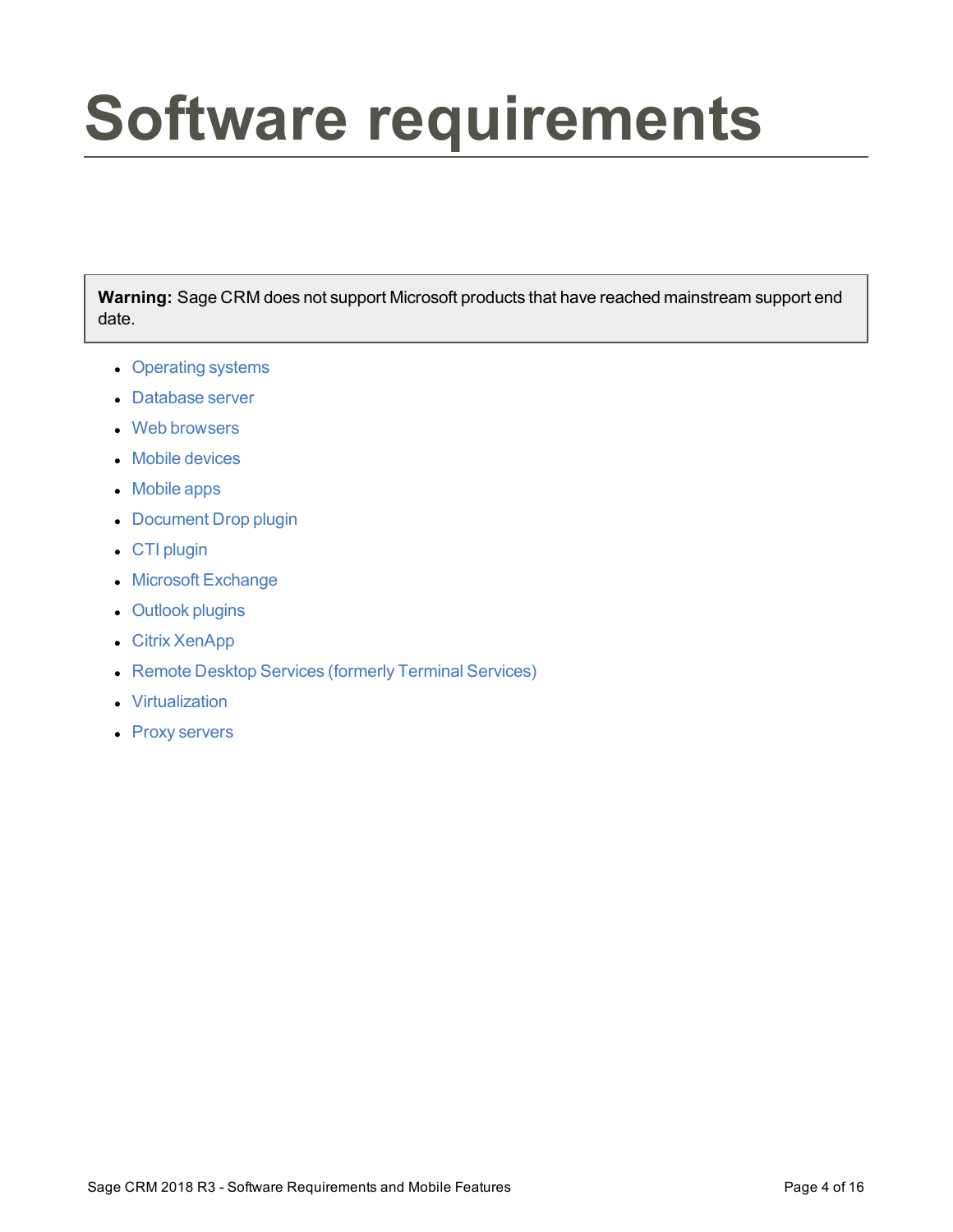# <span id="page-4-0"></span>**Operating systems**

Operating systems listed in this section should be either without Service Pack or with the latest Service Pack available at the time of Sage CRM 2018 R3 release.

**Note:** Install the latest updates for your version of Windows.

#### <span id="page-4-1"></span>**Sage CRM server**

| <b>Requirement</b>                     | <b>Details</b>                                                                                                                                                                                      |
|----------------------------------------|-----------------------------------------------------------------------------------------------------------------------------------------------------------------------------------------------------|
| Operating system                       | • Microsoft Windows Server 2016                                                                                                                                                                     |
|                                        | • Microsoft Windows Server 2016 Essentials                                                                                                                                                          |
|                                        | • Microsoft Windows Server 2012 R2                                                                                                                                                                  |
|                                        | • Microsoft Windows Server 2012 R2 Essentials                                                                                                                                                       |
| Web Server (IIS)                       | The computer on which you plan to install Sage CRM must have the<br>Web Server (IIS) server role installed. Sage CRM supports Web<br>Server (IIS) supplied with the operating systems listed above. |
| Installation on a domain<br>controller | You can install Sage CRM on a domain controller if it is running one of<br>the following:                                                                                                           |
|                                        | Microsoft Windows Server 2016 Essentials                                                                                                                                                            |
|                                        | Microsoft Windows Server 2012 R2 Essentials                                                                                                                                                         |
|                                        | On these operating systems Sage CRM does not support HTTPS,<br>Remote Desktop Services, and CDONTS/CDOSYS.                                                                                          |

#### <span id="page-4-2"></span>**Client computer**

You can access Sage CRM from a computer running one of the following:

- $\bullet$  Windows 10, 32-bit or 64-bit
- $\bullet$  Windows 8.1, 32-bit or 64-bit
- $\bullet$  Windows 7, 32-bit or 64-bit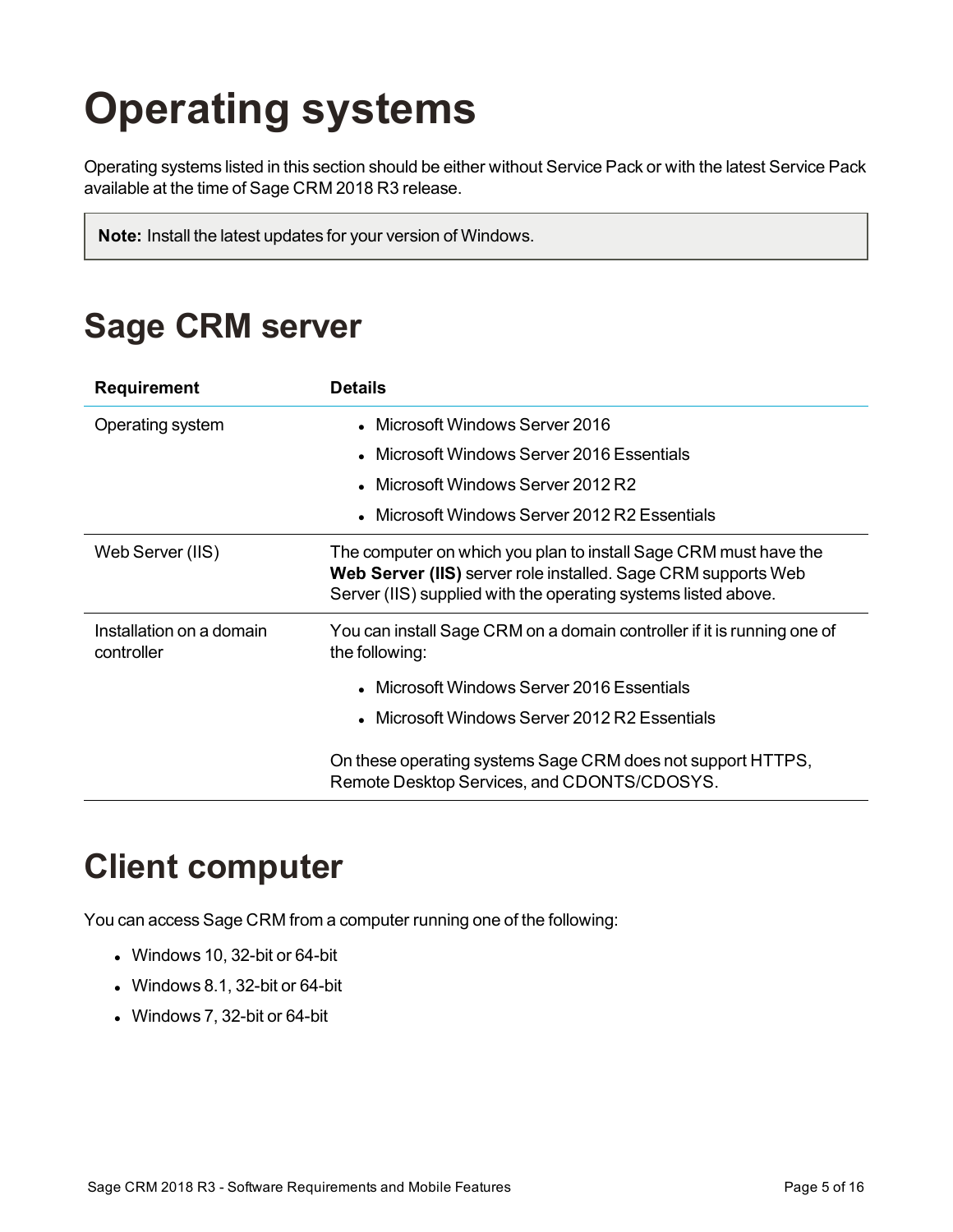#### <span id="page-5-0"></span>**Database server**

- Microsoft SQL Server 2017 without SP, Standard or Enterprise
- Microsoft SQL Server 2016 SP2, Standard or Enterprise
- Microsoft SQL Server 2014 SP2, Standard or Enterprise
- Microsoft SQL Server 2014 Express (supplied in the Sage CRM installation package)

Microsoft SQL Server 2014 Express has the following limitations:

- Sage does not recommend this SQL Server version for environments that exceed five Sage CRM users.
- Maximum memory utilized (per instance of SQL Server Database Engine): 1 GB
- Maximum relational database size: 10 GB

For detailed information about all Microsoft SQL Server 2014 Express limitations, see Features [supported](https://msdn.microsoft.com/en-us/library/cc645993(v=sql.120).aspx) by the editions of [SQL Server](https://msdn.microsoft.com/en-us/library/cc645993(v=sql.120).aspx) 2014 on [msdn.microsoft.com](https://msdn.microsoft.com/).

**Warning:** If you use Microsoft SQL Server 2014 Express, Sage Support will address only those issues that can be reproduced on a Standard or Enterprise edition of the SQL Server versions listed above.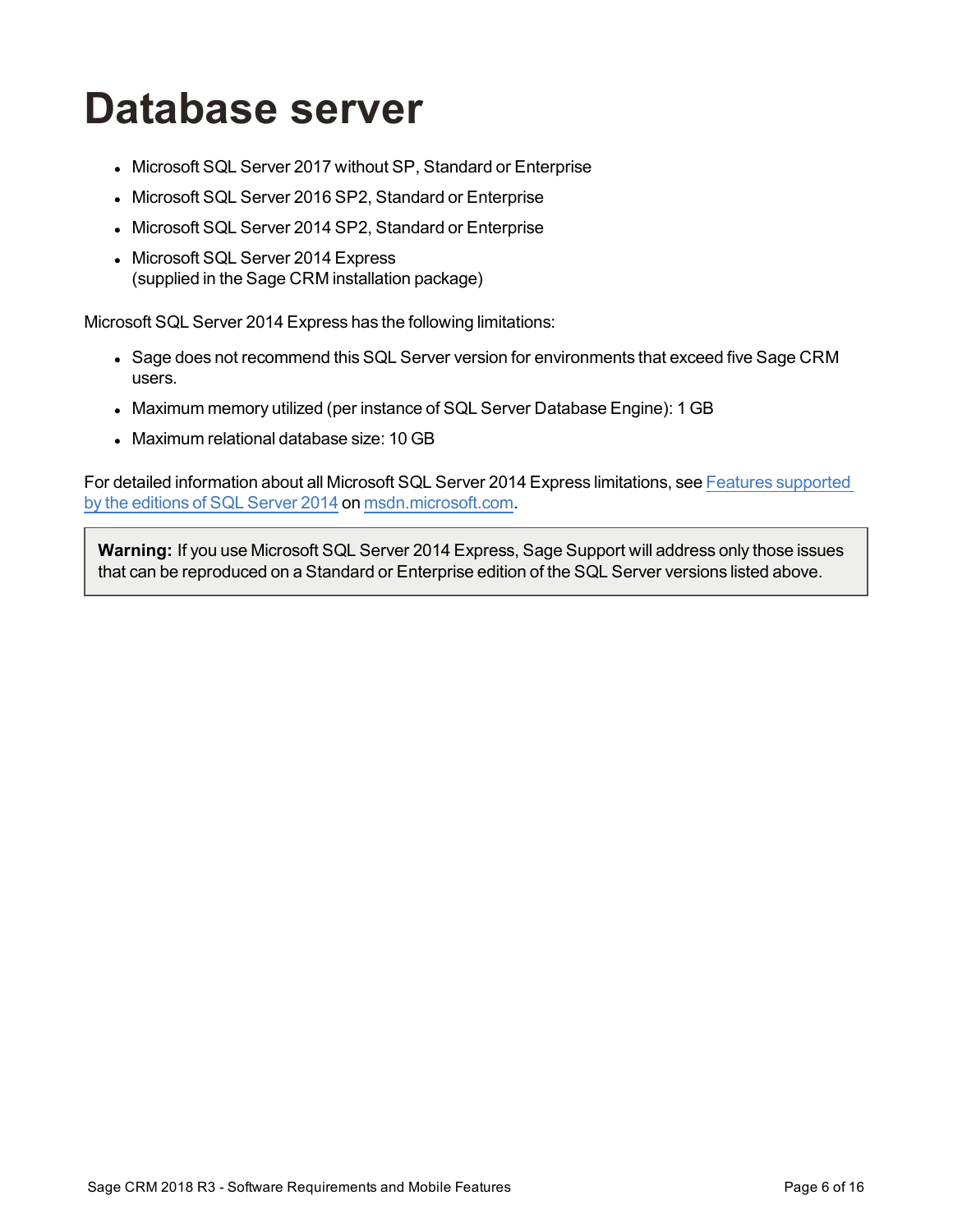#### <span id="page-6-0"></span>**Web browsers**

You can access Sage CRM with the following web browsers:

| <b>Browser</b>                         | Must be installed on          |
|----------------------------------------|-------------------------------|
| Microsoft Internet Explorer 11         | • Windows 10                  |
| • 32-bit edition only.                 | $\bullet$ Windows 8.1         |
| • Compatibility View is not supported. | $\bullet$ Windows 7           |
| Microsoft Edge                         | Windows 10                    |
| Mozilla Firefox (latest version)       | • Windows 10                  |
|                                        | • Windows $8.1$               |
|                                        | • Windows $7$                 |
| Google Chrome (latest version)         | • Windows 10                  |
|                                        | • Windows $8.1$               |
|                                        | • Windows 7                   |
| Google Chrome for Android              | Android 5.0 Lollipop or later |
| Apple Safari for iOS                   | $\cdot$ iOS 11. $x$           |
|                                        | $\cdot$ iOS 10. $x$           |

- <sup>l</sup> To access the **Administration** area of Sage CRM, you must use a supported web browser on a Windows-based computer.
- The Classic Dashboard is supported on Microsoft Internet Explorer only.
- On 64-bit editions of Windows, the default web browser is Microsoft Internet Explorer 32-bit. The 64-bit edition of Internet Explorer is also installed.

#### <span id="page-6-1"></span>**Mobile devices**

**Note:** Some Sage CRM features are not supported on mobile devices. For more information, see [Features](#page-12-0) available on mobile devices.

Sage CRM supports and is optimized for viewing on these mobile devices: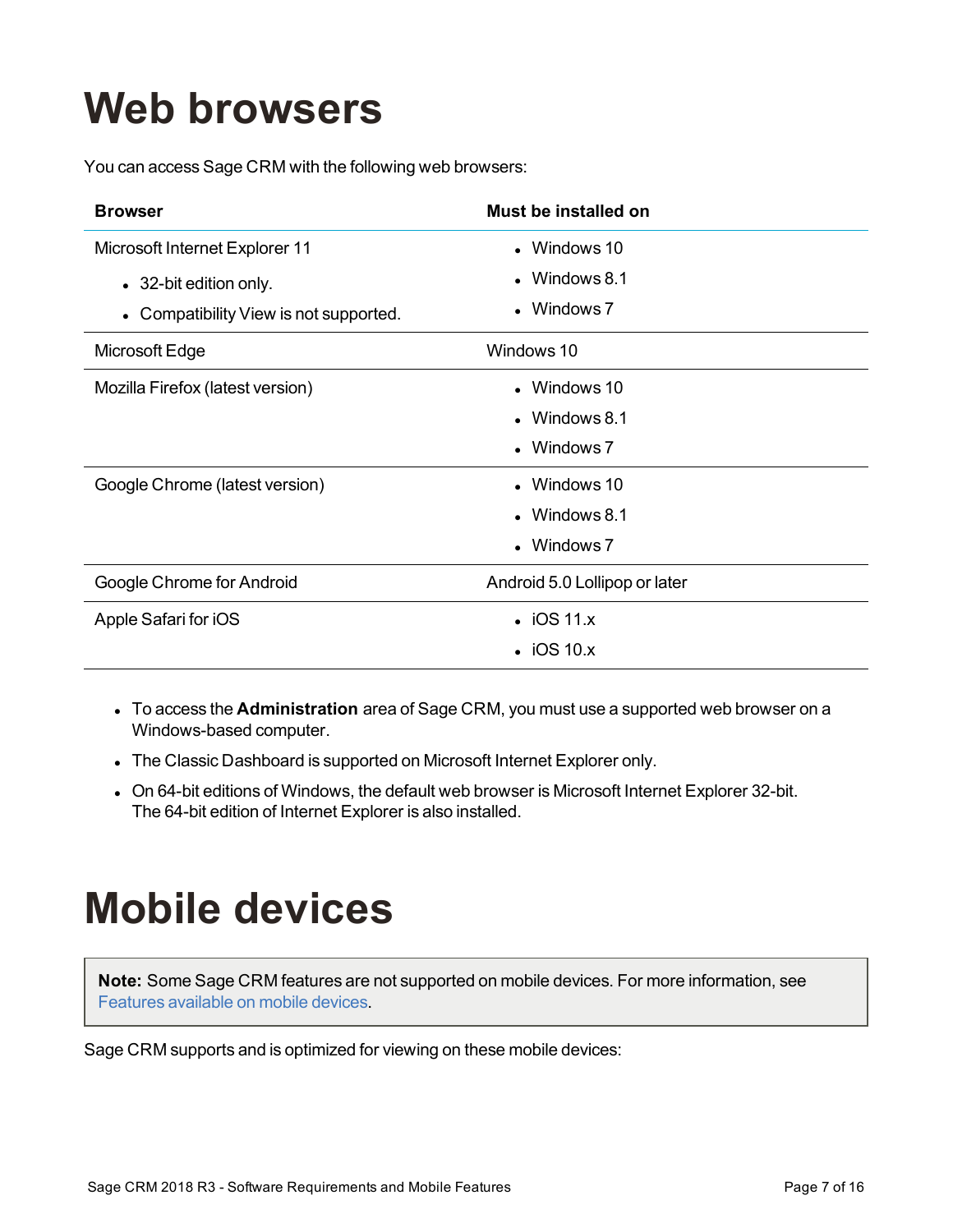| <b>Device</b> | <b>Desktop theme</b><br><b>Mobile theme</b> |
|---------------|---------------------------------------------|
| Android phone | Android 5.0 Lollipop or later               |
| iPhone        | $\cdot$ iOS 11.x                            |
|               | $\cdot$ iOS 10. $x$                         |
| iPad          | $\cdot$ iOS 11.x                            |
|               | $\cdot$ iOS 10. $x$                         |

#### <span id="page-7-0"></span>**Mobile apps**

**Note:** Some Sage CRM features are not supported on mobile devices. For more information, see [Features](#page-12-0) available on mobile devices.

Mobile devices on which you install the apps must meet the system requirements set in:

- Sage [CRM for](https://community.sagecrm.com/user_community/m/sage_crm_mobile_apps/28119/download.aspx) Android Release Notes
- Sage [CRM for](https://community.sagecrm.com/user_community/m/sage_crm_mobile_apps/28118/download.aspx) iPhone Release Notes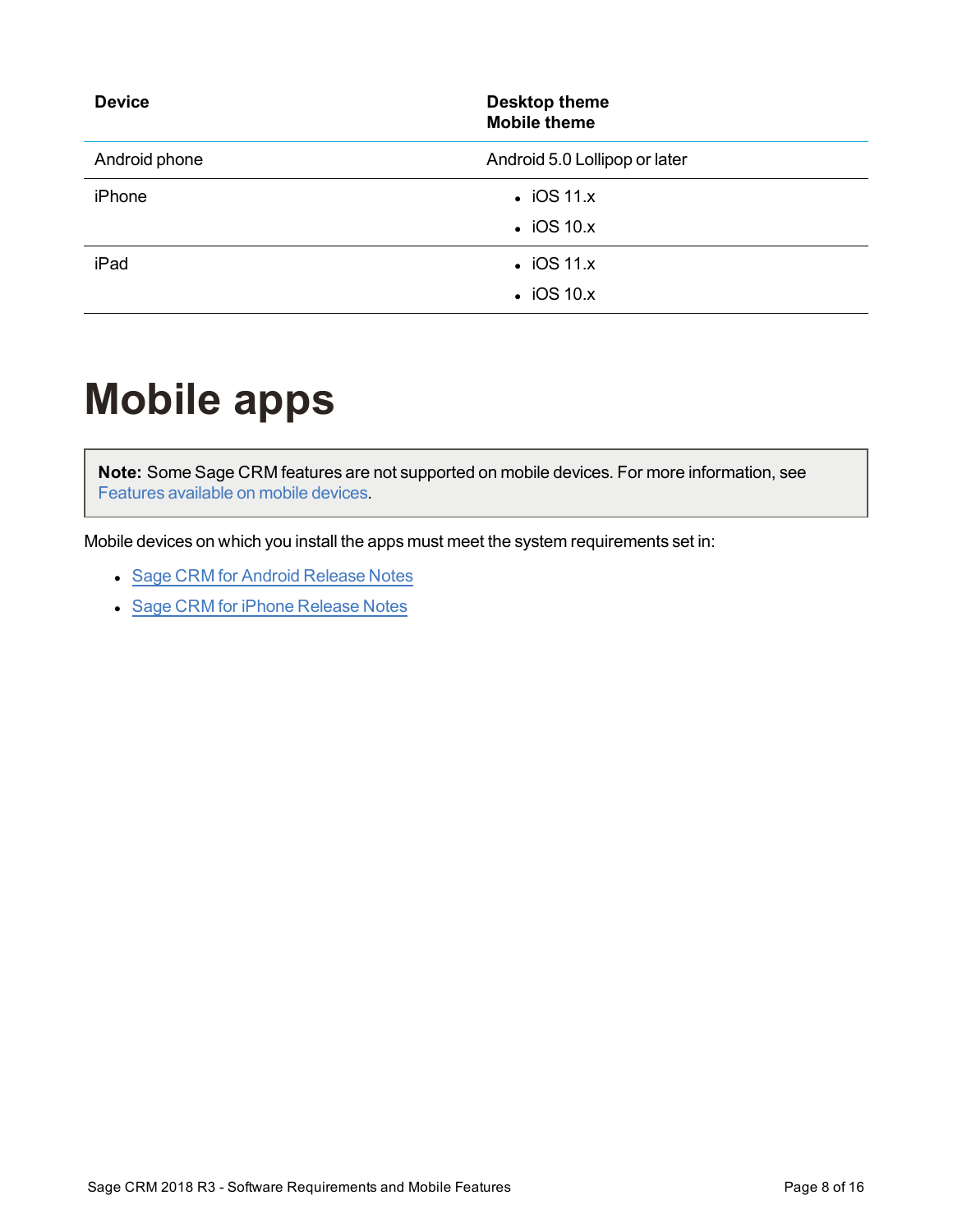### <span id="page-8-0"></span>**Document Drop plugin**

The plugin requires the following:

| <b>Requirement</b>                                          | <b>Details</b>                                               |  |
|-------------------------------------------------------------|--------------------------------------------------------------|--|
| Microsoft Internet Explorer 11                              | Access Sage CRM with this web browser to install and use the |  |
| • 32-bit edition only.                                      | Document Drop plugin.                                        |  |
| • Compatibility View is not<br>supported.                   |                                                              |  |
| Be a system administrator or power user<br>on your computer | Required to install the Document Drop plugin.                |  |

# <span id="page-8-1"></span>**CTI plugin**

The CTI (Computer Telephony Integration) plugin requires the following:

| <b>Requirement</b>                                          | <b>Details</b>                                               |  |
|-------------------------------------------------------------|--------------------------------------------------------------|--|
| Microsoft Internet Explorer 11                              | Access Sage CRM with this web browser to install and use the |  |
| • 32-bit edition only.                                      | CTI plugin.                                                  |  |
| • Compatibility View is not<br>supported.                   |                                                              |  |
| Be a system administrator or power user<br>on your computer | Required to install the CTI plugin.                          |  |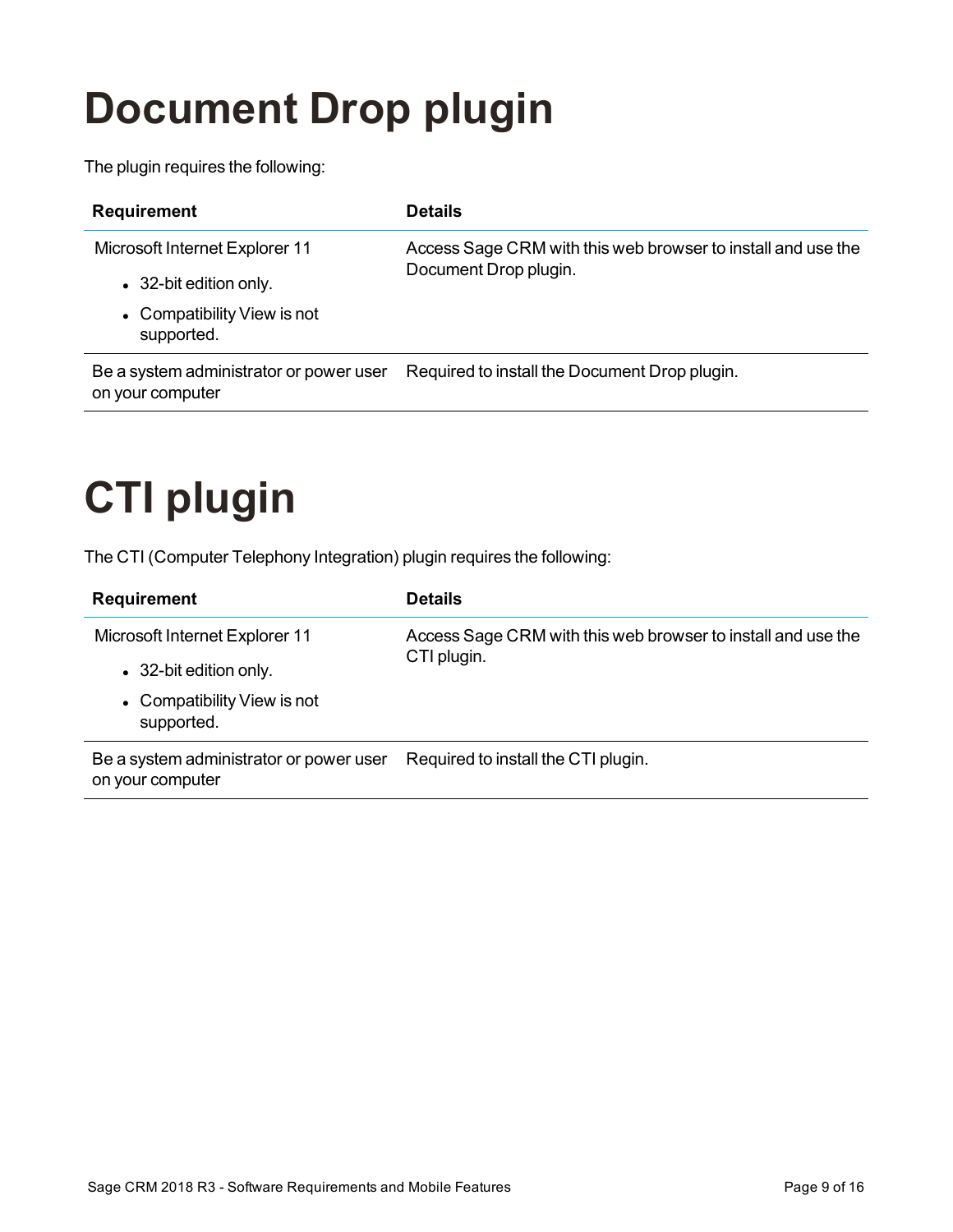### <span id="page-9-0"></span>**Microsoft Exchange**

Sage CRM can integrate and work with the following Exchange versions:

- Microsoft Exchange Server 2016, 64-bit edition only
- Microsoft Exchange Server 2013 SP1, 64-bit edition only
- Exchange Online (part of Microsoft Office 365)

In these Exchange versions, the following features and roles must be enabled:

- Exchange Web Services (EWS)
- Application Impersonation
- Integrated Windows Authentication with Anonymous Authentication

<span id="page-9-1"></span>**Note:** Sage CRM was tested with Business plans of Office 365.

#### **Outlook plugins**

| <b>Software</b>    | <b>Classic Outlook Plugin</b>                                                                                          | <b>Lite Outlook Plugin</b>                                                                                                       |
|--------------------|------------------------------------------------------------------------------------------------------------------------|----------------------------------------------------------------------------------------------------------------------------------|
| Microsoft Outlook  | Supports Outlook supplied with:                                                                                        | Supports Outlook supplied with:                                                                                                  |
|                    | • Microsoft Office 2016<br>32-bit editions<br>(Home, Business, and<br>Professional)                                    | • Microsoft Office 2016<br>32-bit and 64-bit editions<br>(Home, Business, and<br>Professional)                                   |
|                    | • Microsoft Office 2013<br>32-bit editions<br>(Home, Business, and<br>Professional)                                    | • Microsoft Office 2013<br>32-bit and 64-bit editions<br>(Home, Business, and<br>Professional)                                   |
|                    | • Microsoft Office 365<br>You must have the 32-bit<br>desktop version of<br>Outlook app installed on<br>your computer. | • Microsoft Office 365<br>You must have the 32-bit<br>or 64-bit desktop version<br>of Outlook app installed<br>on your computer. |
| Microsoft Exchange | See Microsoft Exchange in this document.                                                                               |                                                                                                                                  |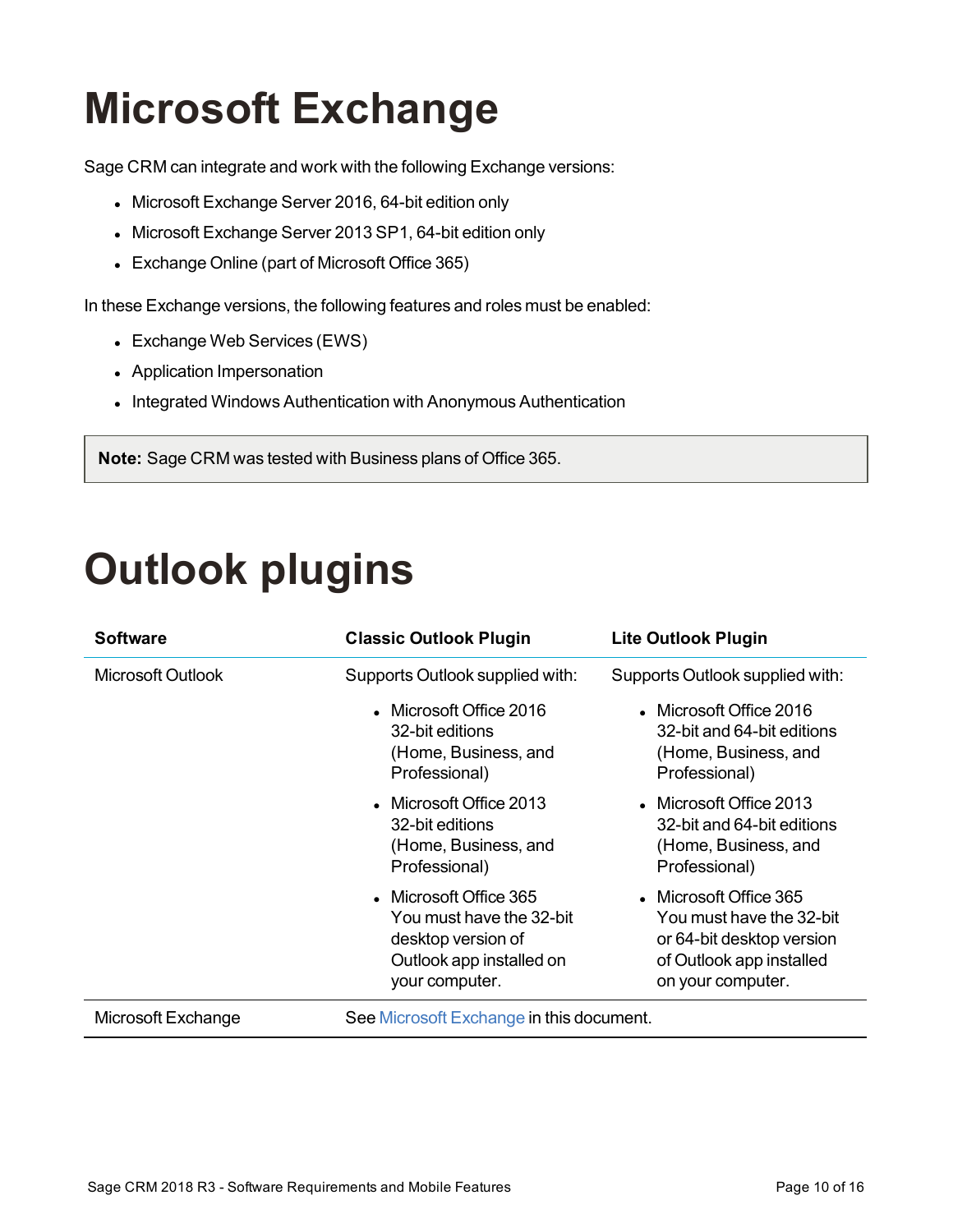| <b>Software</b>                           | <b>Classic Outlook Plugin</b>                                                                        | <b>Lite Outlook Plugin</b> |
|-------------------------------------------|------------------------------------------------------------------------------------------------------|----------------------------|
| Microsoft .NET Framework                  | Make sure the following versions are installed on client computers:<br>• Microsoft NET Framework 4.6 |                            |
|                                           |                                                                                                      |                            |
|                                           | • Microsoft .NET Framework 3.5                                                                       |                            |
| Microsoft Internet Explorer 11            | Access Sage CRM with this web browser to install and use the                                         |                            |
| • 32-bit edition only.                    | Outlook plugins.                                                                                     |                            |
| • Compatibility View is<br>not supported. |                                                                                                      |                            |

### <span id="page-10-0"></span>**Citrix XenApp**

| <b>Supported version</b>                          | <b>Protocols</b> | <b>Supported application</b><br>delivery methods |
|---------------------------------------------------|------------------|--------------------------------------------------|
| Citrix XenApp 7.15,<br>32-bit and 64-bit editions | HTTP, HTTPS      | • Publish desktops<br>• Publish applications     |

Consider the following limitations when deploying Sage CRM via XenApp:

- Multi-server Sage CRM environments are not supported.
- Multi-server Citrix XenApp environments are not supported.
- Roaming user profiles are not supported.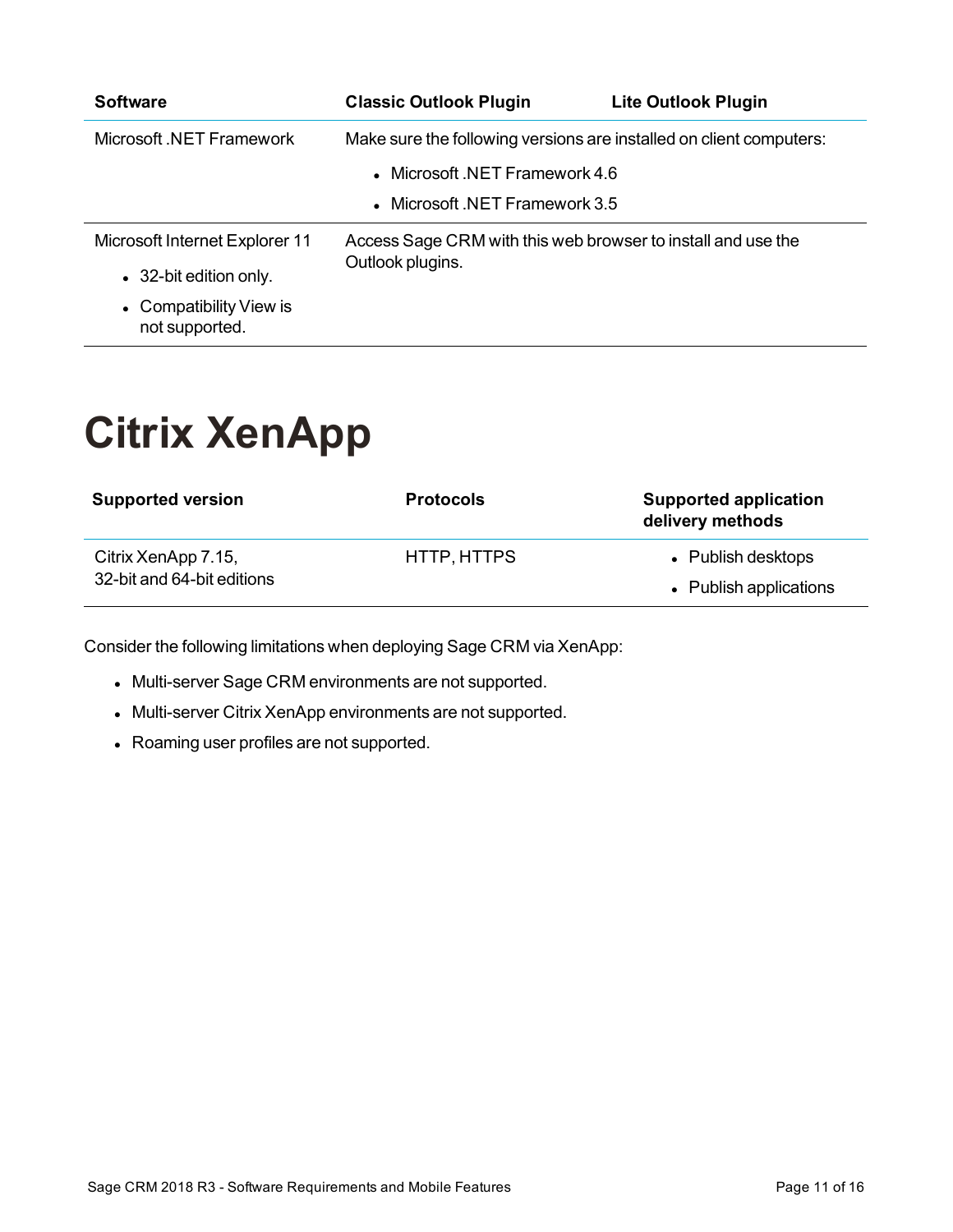### <span id="page-11-0"></span>**Remote Desktop Services (formerly Terminal Services)**

**Note:** For more information on how to install and use Sage CRM Outlook plugins with Remote Desktop Services, see the *System Administrator Help* on the Sage [CRM Help](http://help.sagecrm.com/) Center.

| <b>Supported version</b>                                  | <b>Protocols</b> | <b>Supported application</b><br>delivery methods |
|-----------------------------------------------------------|------------------|--------------------------------------------------|
| RDS supplied with:                                        | HTTP, HTTPS      | Publish full desktop                             |
| • Windows Server 2016<br>Standard                         |                  |                                                  |
| • Windows Server 2012 R2<br><b>Standard or Datacenter</b> |                  |                                                  |

Sage CRM doesn't support roaming user profiles when it is deployed and used via Remote Desktop Services.

### <span id="page-11-1"></span>**Virtualization**

<span id="page-11-2"></span>Sage CRM has been tested on VMware and should run on any standard virtualization environment.

#### **Proxy servers**

Sage CRM doesn't support reverse proxies.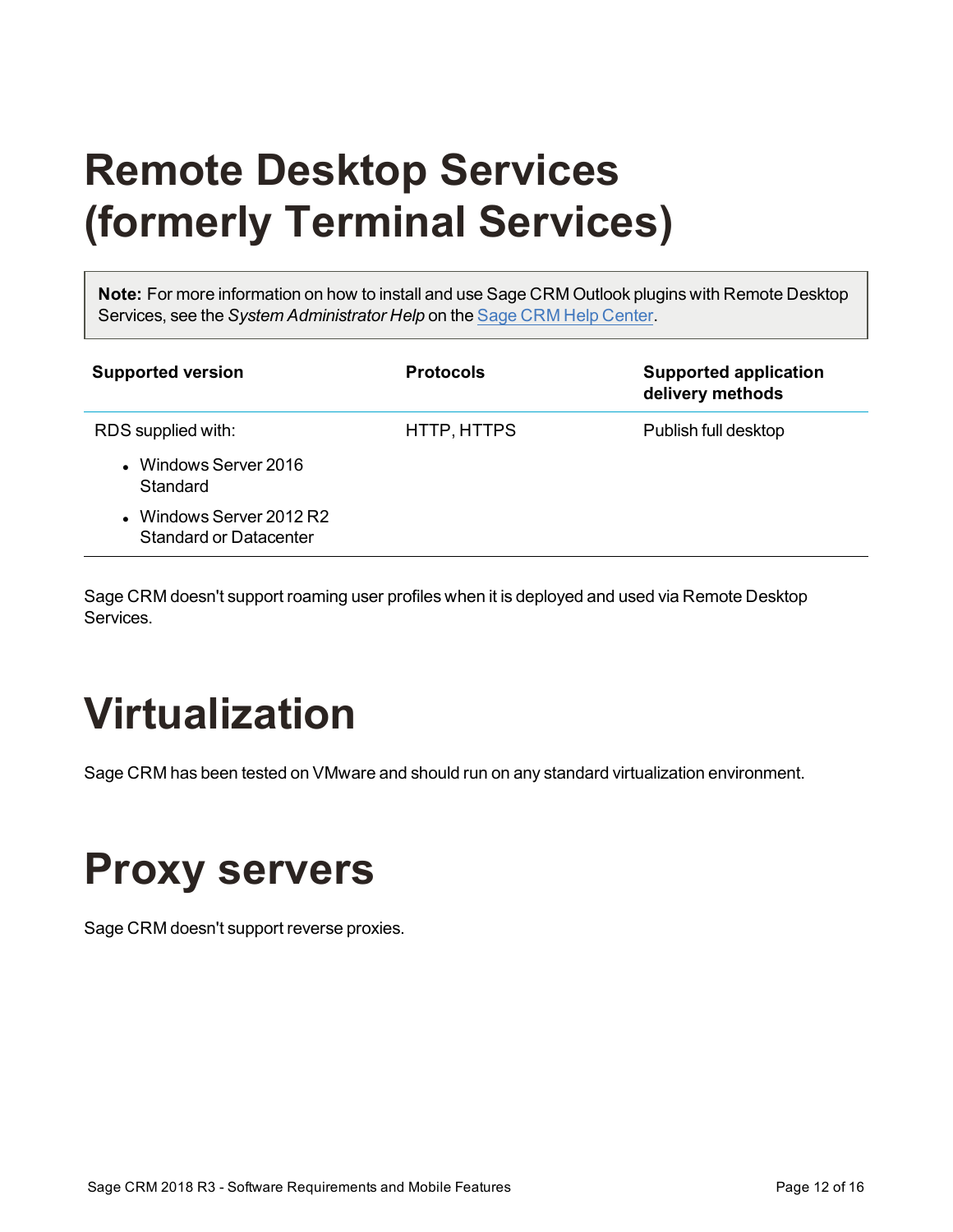# <span id="page-12-0"></span>**Features available on mobile devices**

- $\cdot$  [Ease](#page-12-1) of use
- $\bullet$  [Viewing](#page-13-0) data
- Adding, [uploading,](#page-14-0) or modifying data
- $\cdot$  Reports and [workflows](#page-14-1)
- [Dashboards](#page-15-0)
- <span id="page-12-1"></span>• [Communicating](#page-15-1)

#### **Ease of use**

| <b>Feature</b>                          | Desktop theme<br>on a tablet | <b>Mobile theme</b> | iPhone app<br>Android app |
|-----------------------------------------|------------------------------|---------------------|---------------------------|
| In-product help                         | ✔                            |                     | ✔                         |
| Support of native<br>device UI elements |                              | ✔                   | ✔                         |
| Multilingual support                    | ✔                            | ✔                   | ✔                         |
| Offline access                          |                              |                     | ✔                         |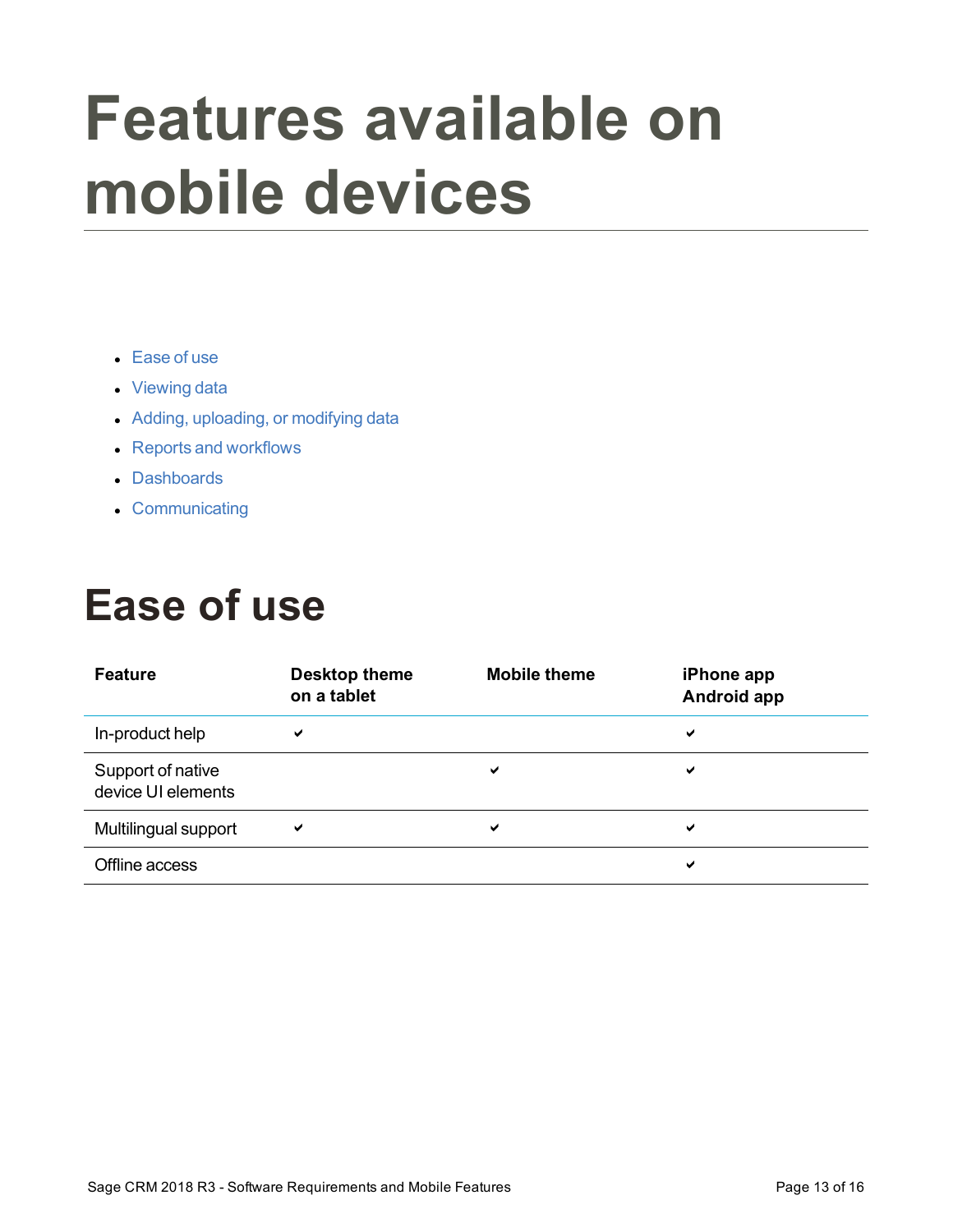### <span id="page-13-0"></span>**Viewing data**

| <b>Feature</b>               | <b>Desktop theme</b><br>on a tablet | <b>Mobile theme</b> | iPhone app<br>Android app |
|------------------------------|-------------------------------------|---------------------|---------------------------|
| View contacts or people      | $\checkmark$                        | ✔                   | ✔                         |
| View companies               | ✔                                   | ✔                   |                           |
| View leads                   | ✔                                   | ✔                   |                           |
| View opportunities           | ✔                                   | ✔                   | ✔                         |
| View cases                   | ✔                                   | ✔                   |                           |
| View notes                   | ✔                                   |                     | ✔                         |
| View recent<br>items/history | ✔                                   |                     | ✔                         |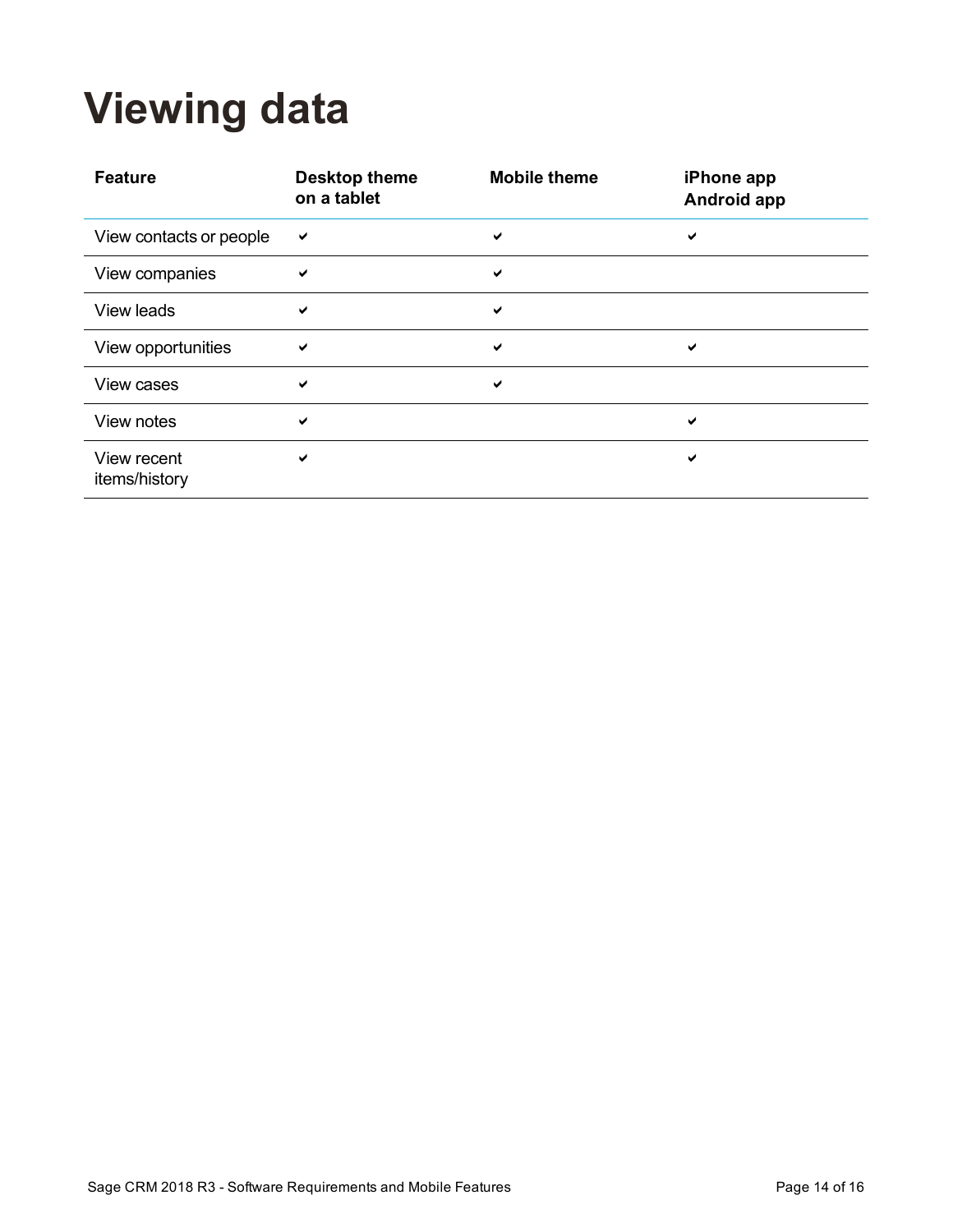# <span id="page-14-0"></span>**Adding, uploading, or modifying data**

| <b>Feature</b>                        | <b>Desktop theme</b><br>on a tablet | <b>Mobile theme</b> | iPhone app<br><b>Android app</b> |
|---------------------------------------|-------------------------------------|---------------------|----------------------------------|
| Add or import people                  | ✔                                   | $\checkmark$        | $\checkmark$                     |
| Add or import<br>companies            | ✔                                   | ✔                   | $\checkmark$                     |
| Add or import leads                   | ✔                                   | ✔                   | $\checkmark$                     |
| Add opportunities                     | ✔                                   | ✔                   |                                  |
| Add cases                             | ✔                                   | ✔                   |                                  |
| Add notes                             | ✔                                   |                     | ✔                                |
| Flag favorites                        |                                     |                     | ✔                                |
| Set phone alerts from<br>the calendar |                                     |                     | $\checkmark$                     |
| Upload data                           |                                     |                     |                                  |
| Upload or attach<br>documents         |                                     |                     |                                  |

#### <span id="page-14-1"></span>**Reports and workflows**

| <b>Feature</b>   | Desktop theme<br>on a tablet | <b>Mobile theme</b> | iPhone app<br>Android app |
|------------------|------------------------------|---------------------|---------------------------|
| Create reports   | ✔                            |                     |                           |
| Generate reports | ✔                            | ✔                   |                           |
| Use workflows    | ✔                            |                     |                           |